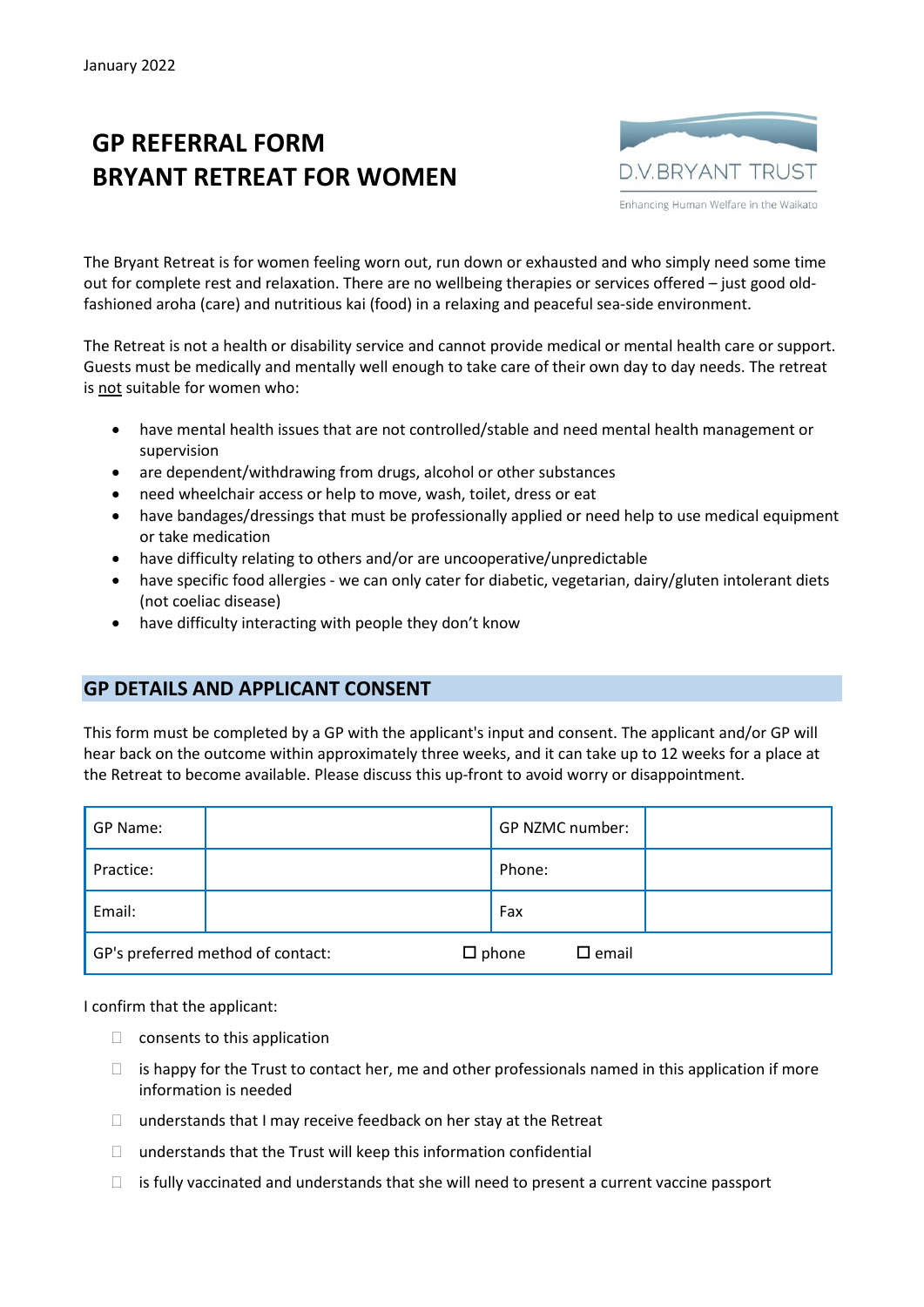## **APPLICANT DETAILS**

| First name:                        |  | Preferred Name:                      |  |  |
|------------------------------------|--|--------------------------------------|--|--|
| Surname:                           |  | Title:                               |  |  |
| Birth date:                        |  | NHI number:                          |  |  |
| Postal address:                    |  |                                      |  |  |
| Preferred contact<br>phone number: |  | Alternative contact<br>phone number: |  |  |
| Email:                             |  |                                      |  |  |
| Ethnicity:                         |  |                                      |  |  |
| Emergency contact<br>name:         |  | Relationship:                        |  |  |
| Mobile number:                     |  | Alternative number:                  |  |  |

Does the applicant have dependent children/adults in their care?

- Yes
- No
- If yes, number and ages: \_\_\_\_\_\_\_\_\_\_\_\_\_\_\_\_\_\_\_\_\_\_\_\_\_\_\_\_\_\_\_\_\_\_\_\_\_\_\_\_\_\_\_\_\_\_\_\_\_\_\_\_\_\_\_\_\_\_\_\_\_\_

Has the applicant stayed at the Retreat before?

- Yes, please advise when \_\_\_\_\_\_\_\_\_\_\_\_\_\_\_\_\_\_\_\_\_\_\_\_\_\_\_\_\_\_\_\_\_\_\_\_\_\_\_\_\_\_\_\_\_\_\_\_\_\_\_\_\_\_\_
- $\Box$  No
- Yes, under the name of \_\_\_\_\_\_\_\_\_\_\_\_\_\_\_\_\_\_\_\_\_\_\_\_\_\_\_\_\_\_\_\_\_\_\_\_\_\_\_\_\_\_\_\_\_\_\_\_\_\_\_\_\_\_\_\_

Can the applicant attend the Retreat at short notice?

- Yes
- No

## **REFERRAL DETAILS**

What is the reason for the referral?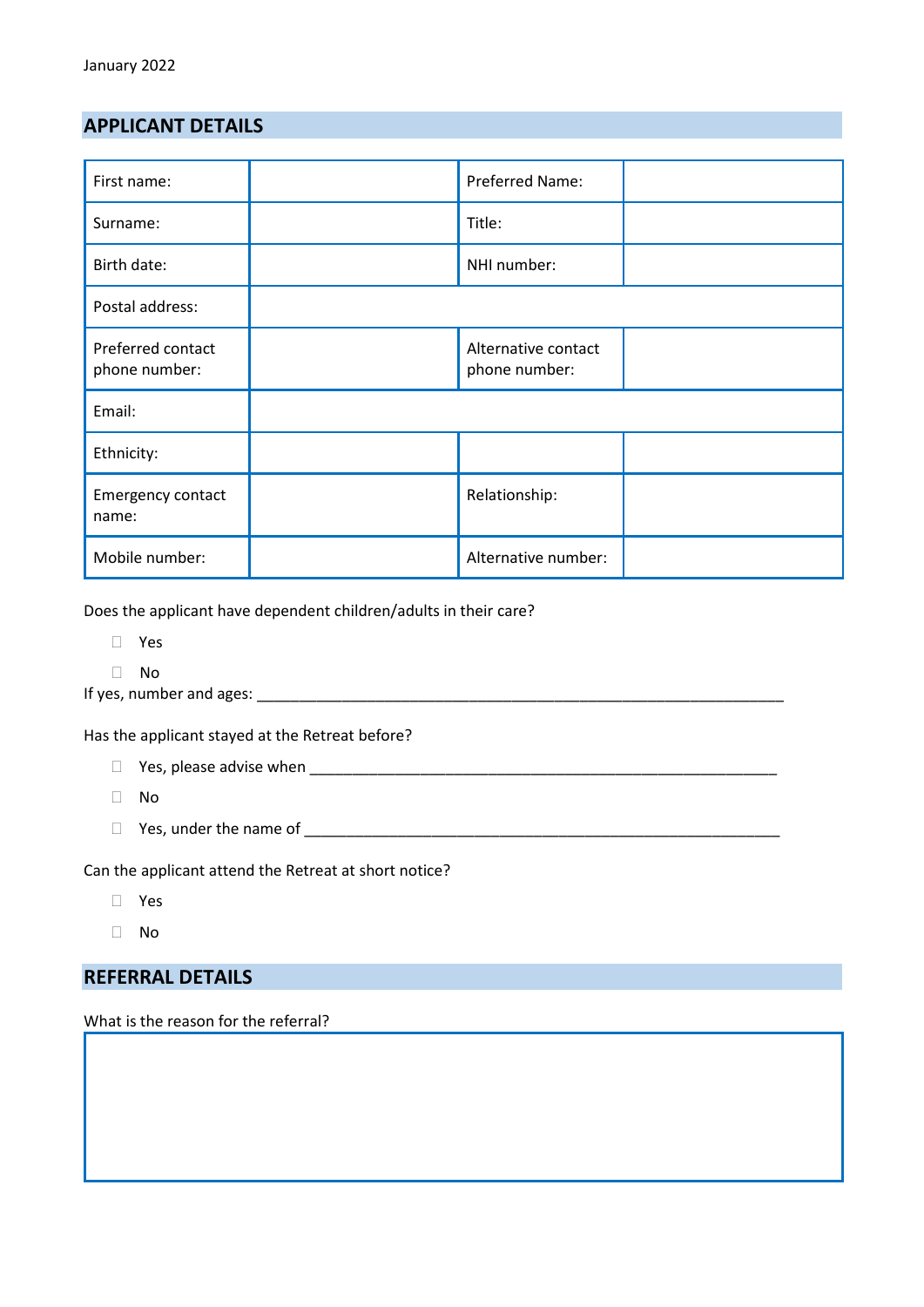What are the applicant's goals for her stay in the retreat? \*

|                                                                                     | <b>YES</b> | <b>NO</b> | If yes, please provide further details |
|-------------------------------------------------------------------------------------|------------|-----------|----------------------------------------|
| Is there anyone that the applicant does not<br>want to see/talk to during her stay? |            |           |                                        |
| Are there any current addiction issues?                                             |            |           |                                        |
| Is the applicant in need of mental health<br>support?                               |            |           |                                        |
| Is there any history of suicide?                                                    |            |           |                                        |
| Does the applicant wear a medic alert<br>bracelet?                                  |            |           |                                        |
| Does the applicant require supervision with<br>medications?                         |            |           |                                        |
| Does the applicant manage her medicated<br>health issues well and responsibly?      |            |           |                                        |

Does the applicant currently take any medication?

- Yes
- No

If yes, please list ALL CURRENT medications the applicant takes and what they are for:

| <b>Medication</b> | <b>Reason for medication</b> |
|-------------------|------------------------------|
|                   |                              |
|                   |                              |
|                   |                              |
|                   |                              |
|                   |                              |